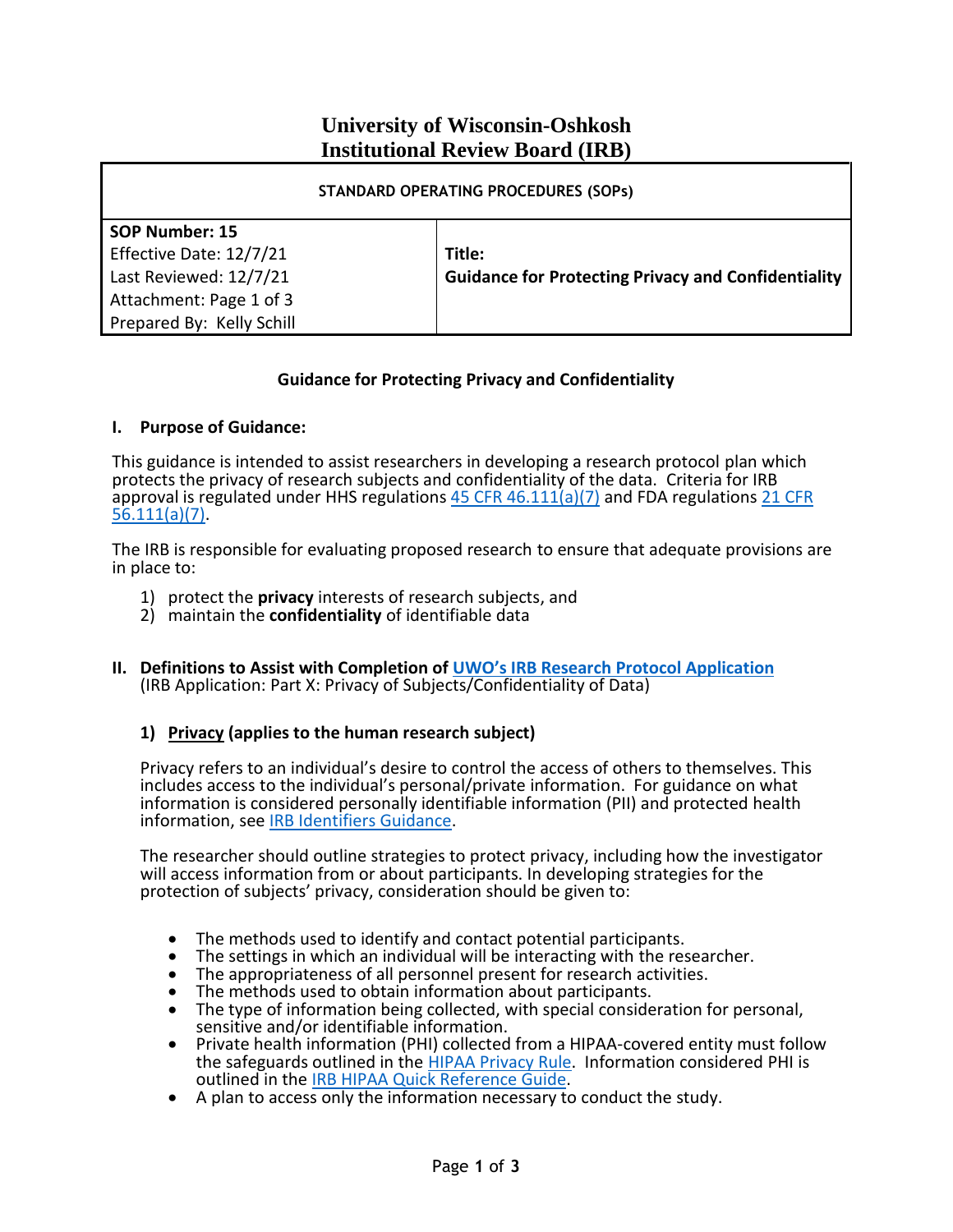Discipline specific privacy guidelines, often developed by professional associations, may be helpful and referenced in the research protocol (i.e., psychology, anthropology, oral history, etc.).

## **2) Confidentiality (applies to the handling of data/identifiable private information)**

Confidentiality refers to the researcher's agreement with the participant about how the research participant's identifiable private information will be handled, managed, and disseminated. In other words, it refers to how and where research documents and data will be stored.

The researcher should outline strategies to protect confidentiality and include this information to the potential research subject in the informed consent document. In developing strategies for the protection of subjects' data, consideration should be given to:

- The methods of data collection (paper, audio, video, digital).
- The methods for protecting data throughout the research process (during data collection, data analysis, data transfer, data storage, and data retention).
	- Is it necessary to record identifiable information in the research record?<br>■ Who will have access to identifiable information in the research records?
	- Who will have access to identifiable information in the research records?<br>■ If coding use of pseudonyms, and/or other data protections will be in pla
	- If coding, use of pseudonyms, and/or other data protections will be in place, include those details. Who will have the key to identifiers and the ability to link the data to the direct identifiers?
	- How will you minimize re-identification risks?
	- Will audio or video be recorded for transcription purposes? If so, how will the files be stored and how will they be protected. Will files be deleted immediately following transcription?
	- If signed consent forms will be used, details about storage, protection, and retention of the signed consent forms should be addressed.
	- What will be done with the data during and after a research project? A data management plan should be in place when working with private, identifiable information.

If identifying information of a sensitive nature will be collected from research subjects, and the disclosure of such information could harm the research subjects, the researcher may wish to apply to the federal government for a Certificate of Confidentiality (CoC). The researcher should indicate in the application to the IRB that they will seek a CoC after the IRB has approved their application. Some grant agencies automatically issue a CoC at the time of award:<https://grants.nih.gov/policy/humansubjects/coc.htm>

### **3) Data Management Plan (data use during and after project)**

A data management plan outlines what a researcher will do with data during and after a research project. A data management plan is a best practice and is required by many funding agencies.

Below is a list of typical data management plan considerations: (Note: funding agencies may have specific guidelines or elements to include in a data management plan).

- Roles and Responsibilities: Who will be responsible for aspects of data management throughout the project and what resources will be used?
- Data Type/Source: What is the source of your data and what types of data will be collected?